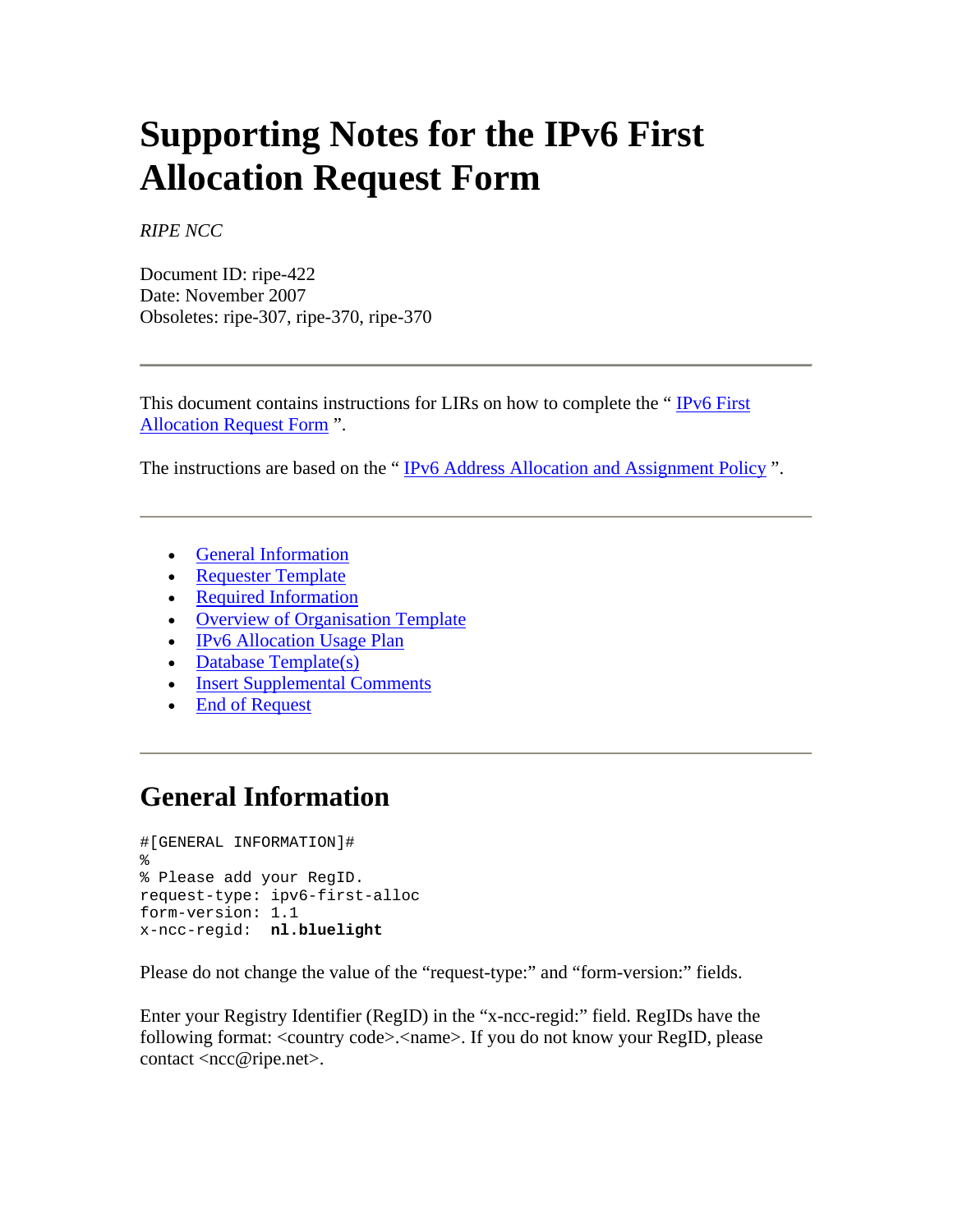## **Requester Template**

```
#[REQUESTER TEMPLATE]# 
% 
% Please add your contact details. 
name: John Smith
phone: +123 45 678910
fax-no: +123 45 678911
email: john@bluelight.ripe.net
nic-hdl: HOHO1-RIPE
```
Enter your contact details in the requester template. You must be a registered contact for the LIR. The [LIR Portal](https://lirportal.ripe.net/) contains the list of registered contacts for your LIR.

Please use international dialling codes (for example, +31 for the Netherlands,) in the "phone:" and "fax-no:" fields.

Enter your NIC handle, if you have one, in the "nic-hdl:" field.

## **Required Information**

```
#[REQUIRED INFORMATION]# 
% 
% Do you accept the IPv6 Address Allocation and Assignment 
% Policy? (Yes/No) 
confirmation: yes
% If you have any online information about your future 
% IPv6 services, please add the URL below. 
website: http://www.bluelight.ripe.net/ipv6-connectivity.html
```
You must read the **IPv6** Address Allocation and Assignment Policy. Enter 'yes' in the "confirmation:" field if you agree to follow this policy.

If you have any online information about your planned IPv6 services, enter the URL in the "website:" field.

#### **Overview of Organisation Template**

```
#[OVERVIEW OF ORGANISATION TEMPLATE]# 
\approx% Please add a short description of your organisation. 
org-description: Bluelight B.V. is an ISP. We will make IPv6 
                                                 connectivity available to 
all 10,000 of our
```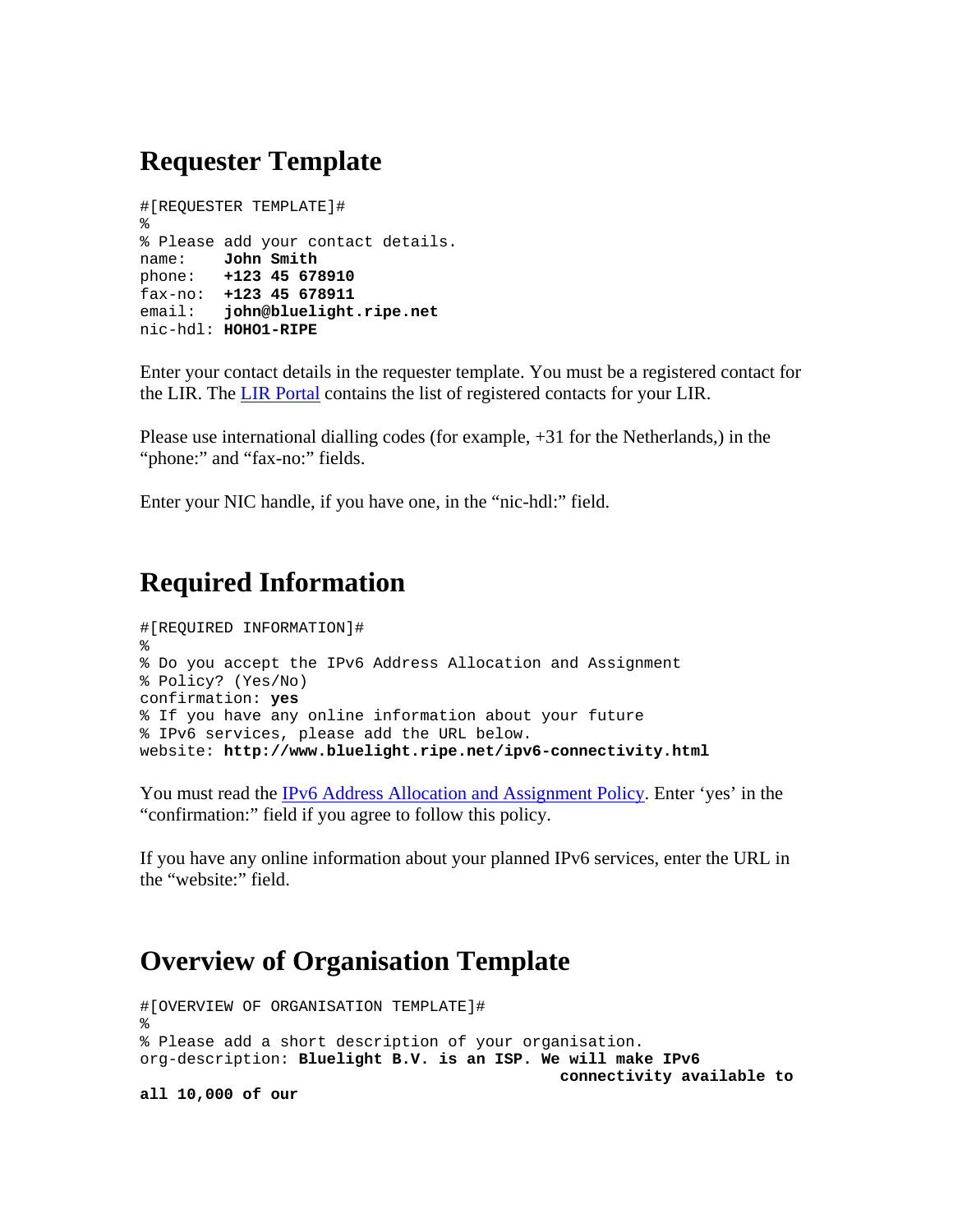```
 ADSL customers.
% If your organisation has IPv6 allocations from any of the Regional 
% Internet Registries (RIRs), please list the ranges below. 
other-allocation: none
% Will the whole organisation use the requested allocation? 
% If another part of the organisation will request separate IPv6 
% address space from any RIR, please inform us below. (Whole/Part) 
for-whole-or-part-of-the-organisation: whole
```
In the "org-description:" field, write a short description of your organisation. Include information about your IPv6 services and customers.

Use the "other-allocation:" field to list all the IPv6 allocations that you already have. These can be from any RIR. You can repeat this field as many times as needed.

Enter 'part' in the "for-whole-or-part-of-the-organisation:" field if any part of your organisation, anywhere in the world, will request separate IPv6 address space. Otherwise, enter 'whole'.

## **IPv6 Allocation Usage Plan**

| ⊱        | #[IPv6 ALLOCATION USAGE PLAN]#          |        |        |         |               |
|----------|-----------------------------------------|--------|--------|---------|---------------|
|          | % When will you use this address space? |        |        |         |               |
| ⊱        |                                         |        |        |         |               |
| ⊱        | Subnet                                  | Within | Within | Within  |               |
| ៖        | $size$ (/nn) 3 months                   |        | 1 year | 2 years | Purpose       |
| subnet:  | /45                                     | x      |        |         | 8 ADSL POPS   |
| subnet:  | /42                                     | -      | x      |         | Corporate (64 |
| $/48s$ ) |                                         |        |        |         |               |
| subnet:  | /48                                     |        |        | x       | $SOHOS$ (256) |
| /56s     |                                         |        |        |         |               |

Enter the size of each subnet in the "Subnet size (/nn)" column. Please specify the size using IPv6 slash notation (for example, /48 or /56). You can repeat the "subnet:" field as many times as needed.

You can choose to assign either /56 or /48 to End Sites. A /64 can be used if only one subnet is anticipated for the End Site. If an End Site needs more than a /48, a separate request form must be submitted.

In the "Purpose" column, write a short description of each subnet. If needed, you can write a more detailed description in the "Insert Supplemental Comments" section at the end of this form.

Complete the remaining columns with a cross  $(x)$  or a dash  $(-)$ . For example, if you will use a subnet within three months, enter a cross in the "Within 3 months" column and a dash in both the "Within 1 year" and "Within 2 years" columns.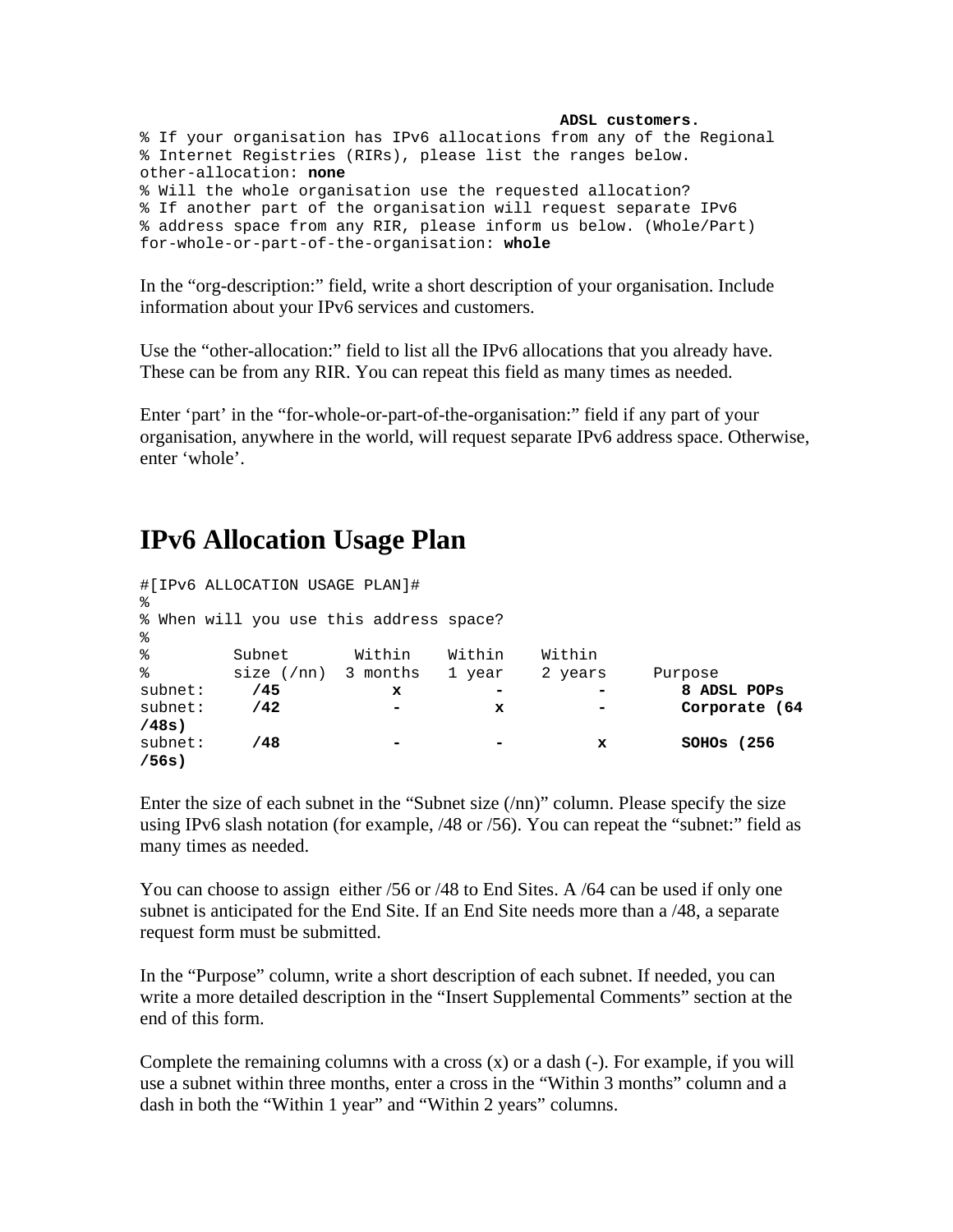## **Database Template(s)**

```
#[DATABASE TEMPLATE(S)]# 
% 
% Please complete all of the fields below. 
inet6num: 
netname: 
descr: Bluelight B.V.
country: NL
org: ORG-Bb2-RIPE
admin-c: HOHO1-RIPE
tech-c: HOHO1-RIPE
status: ALLOCATED-BY-RIR 
mnt-by: RIPE-NCC-HM-MNT 
mnt-lower: BLUELIGHT-MNT
mnt-routes: BLUELIGHT-MNT
notify: john@bluelight.ripe.net
changed: hostmaster@ripe.net 
source: RIPE
```
Leave the "inet6num:" and "netname:" fields empty as we (the RIPE NCC) will complete them.

Enter the legal name of the LIR's organisation in the "descr:" field.

Enter the ISO country code of the LIR's organisation in the "country:" field.

Enter the org-ID of the LIR's **organisation** object in the "org:" field. If you don't know your LIR's org-ID, you can find it in the Organisation Object Editor ([https://lirportal.ripe.net](https://lirportal.ripe.net/)).

**Person** and **role** objects contain information about people. Each object has a unique NIC handle (nic-hdl). You can create **person** and **role** objects using webupdates.

The nic-hdl of the **role** or **person** object entered in the "admin-c:" field should be for someone who has administrative responsibilities for the network.

The nic-hdl of the **role** or **person** object entered in the "tech-c:" field should be for someone who has technical knowledge of the network.

The "status:" field must be ALLOCATED-BY-RIR.